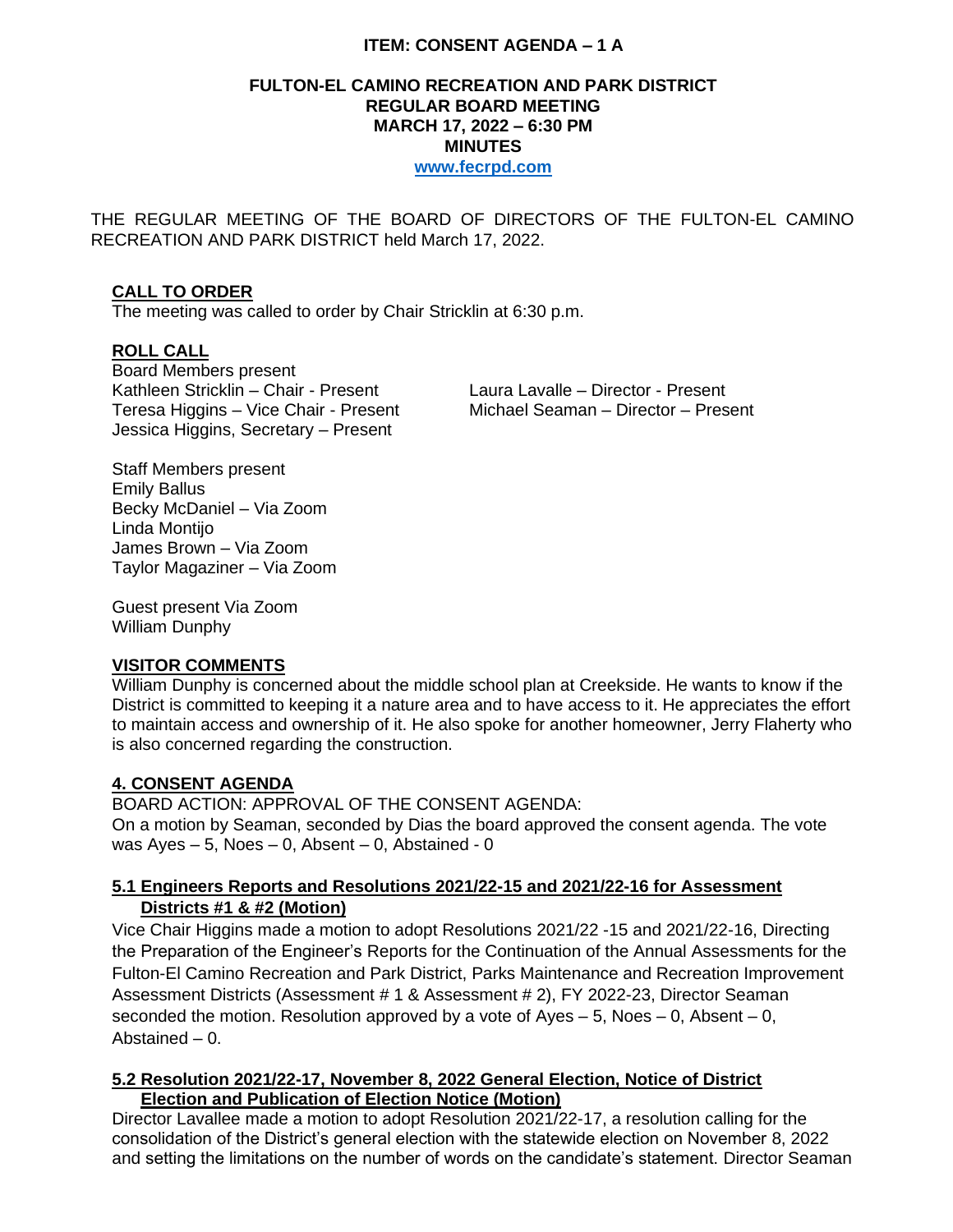seconded the motion. The questions that came up were, what would we have to do independently if we were not on the ballot in November and what would be the cost? What would be our other options? Look to getting those answers for the next go around. Resolution approved by a vote of Ayes  $-5$ , Noes  $-0$ , Absent  $-0$ , Abstained  $-0$ .

# **5.3 Expansion Project Architectural Services Contract (for Approval)**

General Manager Ballus informed the board that both the original contract and the revised contract are included in the packet for the board's review. Motion by Director Seaman to approve the revised contract with Secretary Dias seconding the motion. Motion approved by a vote of Ayes  $-5$ , Noes  $-0$ , Absent  $-0$ , Abstained  $-0$ .

## **6. ITEMS FOR DISCUSSION** *(Informational)*

# **6.1 Babcock Progress Report**

General Manager Ballus reported meeting with all interested parties and walked the site. Everyone agreed that the south side of the area would be the park and the north area would be the school. The issue of everyone's responsibility is currently being negotiated. Director Seaman suggested that since the park has a history of murky ownership, it needs to be made clear in the agreement that the park stands in perpetuity and not just while the district is alive. The signage should have the FEC logo on top and the City of Sacramento Parks department under that. Director Lavallee asked since the new apartments paid money to the city of Sacramento for parks, does FEC received any of it? If the developer is not under park development obligations why did the City of Sacramento receive money?

## **6.2 General Manager's Annual Review Preparation**

After speaking with some directors and discovering there was no consensus on how to do the GM's review, General Manager Ballus went with what the prior GM had done the last time. The board meets in closed session and collectively put the review together and the Chair reviews that with the General Manager.

### **6.3 General Manager's Report**

Nice event by Supervisor Desmond, regarding domestic violence. Attendees were given ideas as to what to do when domestic violence occurs.

She continues to work with SJUSD regarding Creekside. There is a walkthrough next week. Director Seaman commented that there is a grave risk of losing access to Creekside. The Physical Facilities Department at SJUSD want to keep "bad" people out of the area and wants the public to go through the office and get a permission slip to access our park. That is not acceptable. It is a very impoverished census track. He is also concerned about the safety of the Park Police regarding arresting someone and then having to hike back to their vehicles. The bridge needs to be sturdy enough for a police vehicle or a tractor. Would like that on the agenda for a future board meeting. Vice Chair Higgins would like the general manager to attend all future SJUSD meetings.

General Manager Ballus reported on social media posting regarding crimes occurring at Howe Park. Sometimes they are not accurate. If you hear about something let the district know so we can check it out.

We keep getting hit with graffiti, the latest one was caught, unfortunately he is a juvenile. Chief Brown and the General Manager will be attending a Manager/Chief training in San Luis Obispo.

### **7. Committee Reports**

Security Committee met and was presented with Chief Hahn's report. They are working on the recommendations for the next committee meeting.

### **8. Director's Comments**

Dias – None

Higgins – Attended the HART open house, it was a nice job and had a lot of their volunteers there.

Lavallee – Asked if anyone would like to be on the treasury oversight committee? She volunteered and now her term is up. She does not want to run again.